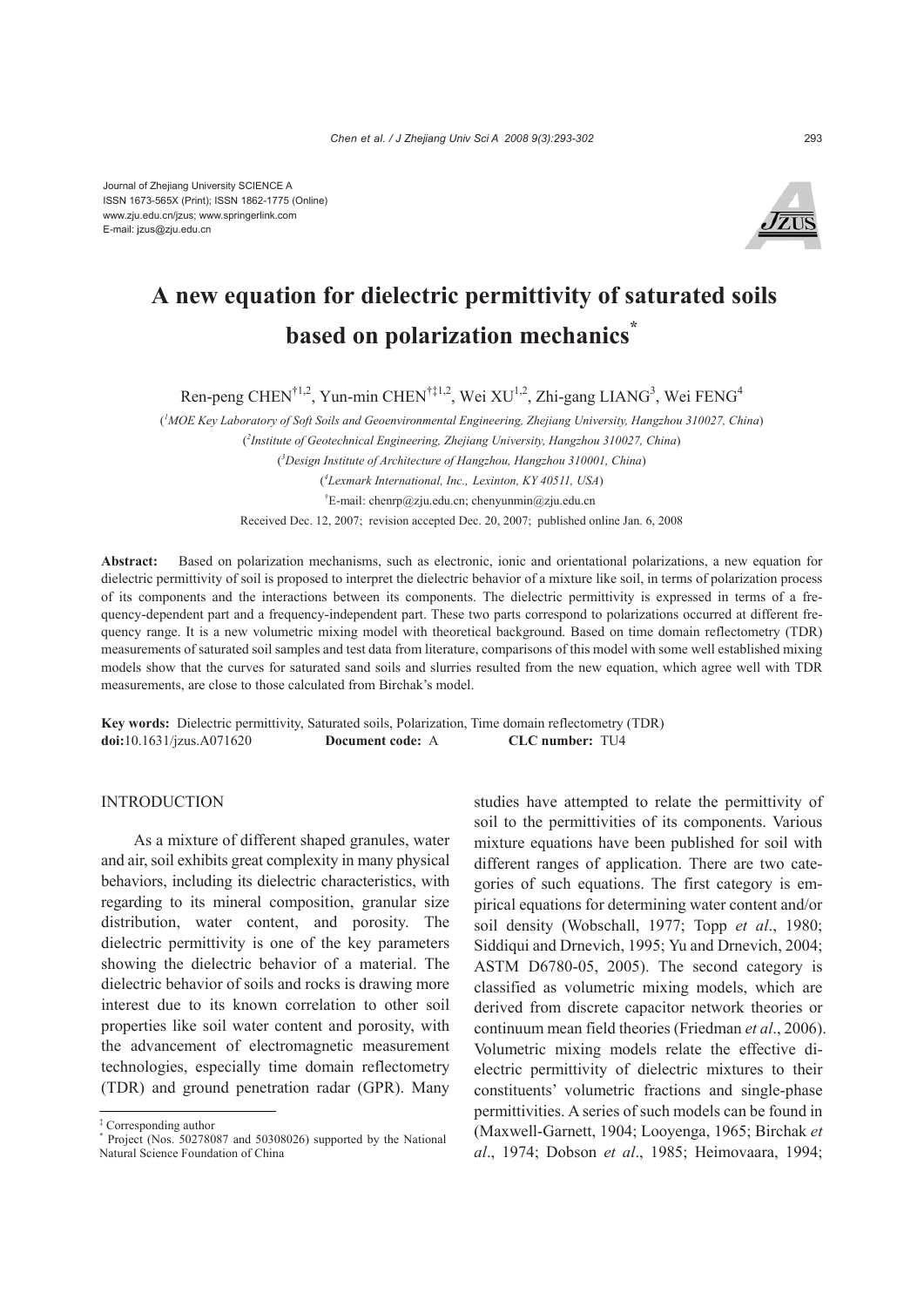Sihvola, 1999; Hilhost *et al*., 2000). The influence of geometrical and interfacial factors on the effective permittivity were analyzed by Sen *et al*.(1981), Robinson and Friedman (2001; 2002; 2003; 2005), and Friedman *et al*.(2006).

A new equation for dielectric permittivity of saturated soils and rocks is developed in this paper based on polarization mechanisms. The frequencydependent dielectric permittivity of a single-phase constituent is derived from various polarization mechanisms. Then the dielectric behavior of saturated soils and rocks is interpreted in terms of polarization process of its components and the interactions between its components. Comparisons of this model with some well established mixing models show the validity of the new equation.

## **THEORY**

When an electric field is applied upon a dielectric, polarization occurs. Positive and negative bound charges move locally relatively to each other in response to the applied filed. Therefore, net charge appears on the dielectric surface, with one side showing a positive net charge and the other a negative net charge. These charges are not free charges, but charges bounded within the dielectric that has become polarized. If the electric field is time varying, polarization is a dynamic phenomenon. It follows that polarization *P* is proportional to the electric filed *E* in amplitude, but not necessarily in phase. A frequencydependent complex permittivity *ε*=*ε*′+j*ε*″ is used to capture both amplitude and phase information.

Any condition or mechanism that renders the restrained relative displacement of charges can be considered as a polarization mechanism. For a homogeneous single-phase dielectric, three types of polarization mechanisms may be experienced: electronic, ionic and orientational polarizations. These three polarizations manifest at ultraviolet frequencies  $(f_i \approx 10^7 \text{ GHz}, f_r \text{ is the relaxation frequency})$ , infrared frequencies  $(f_f \approx 10^4 \text{ GHz})$  and microwave frequencies  $(f<sub>f</sub> \cong 10<sup>2</sup> \sim 10<sup>11</sup>$  GHz), respectively (Fig.1).

If a dielectric is composed of *N* molecules of the same type per unit volume, the polarization under an applied electric field may be written as (Ramo *et at*., 1994):



**Fig.1 Dielectric permittivity for a hypothetical dielectric as a function of frequency w.r.t. polarization mechanisms (Santamarina** *et al***., 2001)** 

$$
\boldsymbol{P} = \varepsilon_0 \chi \boldsymbol{E}_{\text{ex}} = N \alpha_{\text{T}} \boldsymbol{E}_{\text{loc}},
$$
 (1)

where  $\varepsilon_0$  is the permittivity of free space (vacuum),  $\chi$ is the electric susceptibility,  $\alpha_{\text{T}}$  is the molecular polarizability,  $E_{\rm ex}$  is the external field applied on the dielectric, and  $E_{\text{loc}}$  is the Lorentz local field, which is defined in the following section.

The molecular polarizability has contributions from different polarization mechanisms. Therefore, we have

$$
\alpha_{\rm T} = \alpha_{\rm e} + \alpha_{\rm i} + \alpha_{\rm o},\tag{2}
$$

where  $\alpha_e$ ,  $\alpha_i$  and  $\alpha_o$  is electronic, ionic, and orientational polarizability, respectively.

The effective frequency ranges of TDR and GPR are 0~10 GHz (Heimovaara *et al*., 1996) and 25~1500 MHz (Powers, 1997), respectively. Hence, we can rewrite Eq.(2) as:

$$
\alpha_{\rm T} = \alpha_{\rm \scriptscriptstyle \infty} + \alpha_{\rm f}, \tag{3}
$$

where  $\alpha_{\infty}$  represents the constant polarizability when  $f$ >10<sup>4</sup> GHz, i.e., electronic and ionic polarizabilities;  $\alpha_f$  is the frequency-dependent polarizability when *f*<10 GHz, i.e., orientational and spatial polarizabilities.

In turn, we can express the total polarization as the sum of the constant polarization  $P_{\infty}$  which always follows the applied electric field instantly, and the frequency-dependent polarization  $P_f(f)$ :

$$
\boldsymbol{P} = \boldsymbol{P}_{\mathrm{f}}(f) + \boldsymbol{P}_{\infty}.\tag{4}
$$

The electric flux density vector *D* is defined as: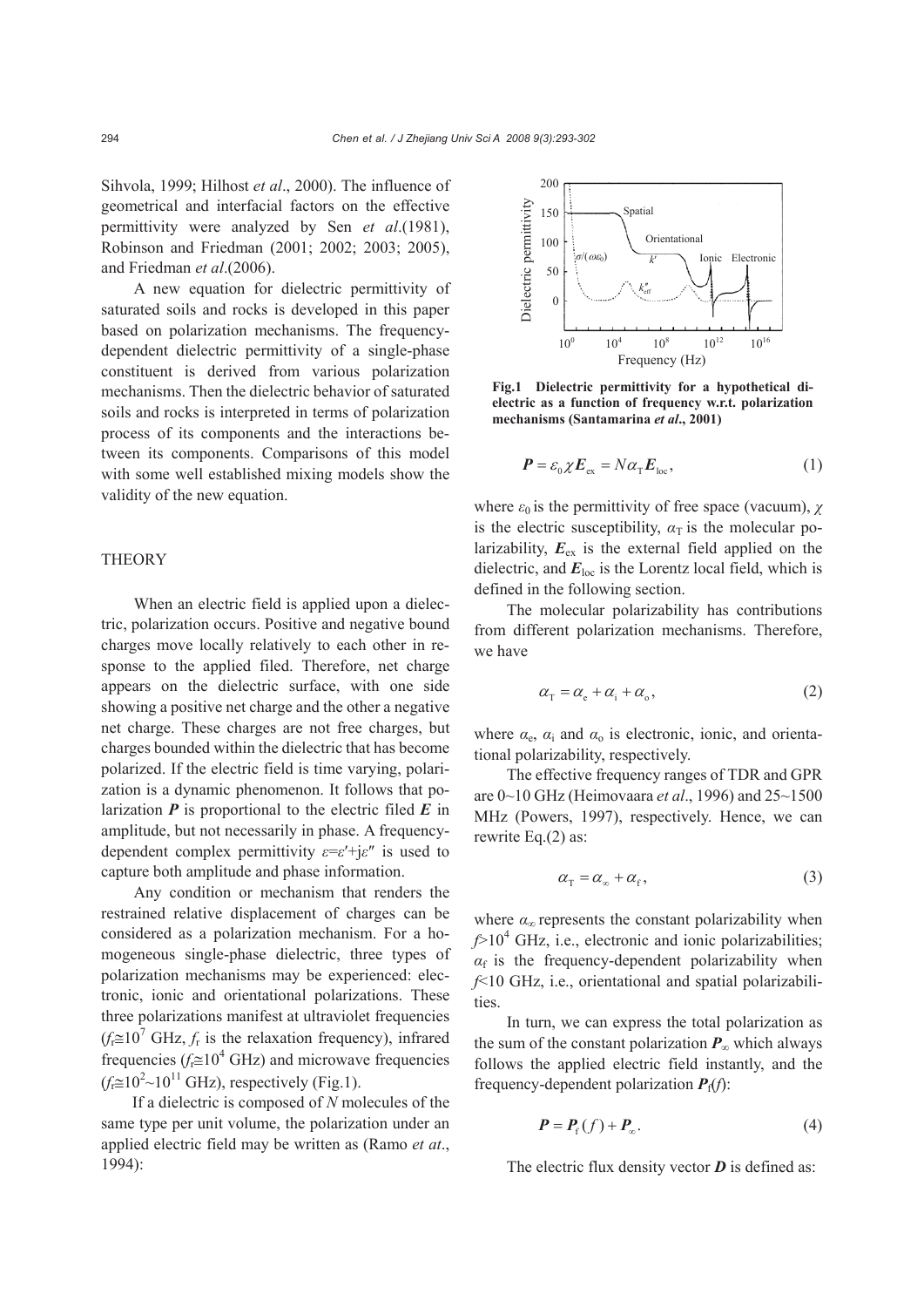$$
D = \varepsilon_0 E_{\text{ex}} + P. \tag{5}
$$

Combining Eqs.(1) and (5) yields

$$
\boldsymbol{D} = \varepsilon_0 (1 + \chi) \boldsymbol{E}_{\text{ex}} = \varepsilon \boldsymbol{E}_{\text{ex}} = \varepsilon_r \varepsilon_0 \boldsymbol{E}_{\text{ex}},
$$
(6)

where  $\varepsilon$  is known as the permittivity of the dielectric, and  $\varepsilon_r$  is the relative permittivity or dielectric constant.

Clausius-Mossotti relation is known as (Lorrain and Corson, 1980):

$$
(\varepsilon_{\rm r}-1)/(\varepsilon_{\rm r}+2)=N\alpha_{\rm T}/(3\varepsilon_0). \hspace{1.5cm} (7)
$$

Furthermore, when the frequency approaches to infinity, based on Eq.(3), we have

$$
(\varepsilon_{\infty} - 1) / (\varepsilon_{\infty} + 2) = N \alpha_{\infty} / (3\varepsilon_0), \tag{8}
$$

where  $\varepsilon_{\infty}$  is the relative dielectric permittivity when frequency approaches to infinity*.*

Combining Eqs.(1), (4) and (8), we derive the expression for *P*∞:

$$
\boldsymbol{P}_{\infty} = 3\varepsilon_0 \boldsymbol{E}_{\text{loc}} (\varepsilon_{\infty} - 1) / (\varepsilon_{\infty} + 2). \tag{9}
$$

LORENTZ LOCAL FIELD AND EXTERNAL FIELD

Lorentz local field is defined as the electric field acting on the location of the molecule. The local field *E*loc is not necessarily identical to the external field *E*ex, but surely may be expressed as a superposition of the external field and some filed introduced by the surrounding particles. The relationship between Lorentz local field  $E_{\text{loc}}$  and external field  $E_{\text{ex}}$  is given by (von Hippel, 1954)

$$
\boldsymbol{E}_{\text{loc}} = \boldsymbol{E}_{\text{ex}} (\varepsilon_{\text{r}} + 2) / 3. \tag{10}
$$

When the electric field is applied on the single-phase dielectric, the external field  $E_{ex}$  will equal to the applied field  $E_0$ . Thus,

$$
\boldsymbol{E}_{\text{loc}} = \boldsymbol{E}_0 (\varepsilon_r + 2)/3. \tag{11}
$$

When the electric field is applied on a mixture

like soil, the external field  $E_{ex}$  is not always equal to the applied field  $E_0$ . By solving Laplace's equation with proper boundary conditions, the external field acting on one certain dielectric of the mixture  $E_{\text{exi}}$  is given by (Ramo *et al*., 1994)

$$
\boldsymbol{E}_{\text{exi}} = 3\varepsilon_{\text{r}} \boldsymbol{E}_0 / (\varepsilon_{\text{ri}} + 2\varepsilon_{\text{r}}), \qquad (12)
$$

where  $\varepsilon_r$  and  $\varepsilon_{ri}$  are the permittivities of the mixture and the *i*th constituent within the mixture, respectively. Thus, the local field here is given by

$$
E_{\text{loc}i} = \frac{\varepsilon_{ri} + 2}{3} E_{\text{ex}i} = \frac{\varepsilon_{ri} + 2}{3} \cdot \frac{3\varepsilon_{\text{r}}}{\varepsilon_{ri} + 2\varepsilon_{\text{r}}} E_{0}. \tag{13}
$$

# NEW EQUATION FOR RELATIVE PERMITTI-VITY OF SOILS

#### **Relative permittivity of single-phase dielectric**

As discussed in the previous section, with an applied electric field, the total polarization incurred within a dielectric consists of a frequency-dependent part, which reflects the effect of orientational polarization with longer relaxation time, and a frequencyindependent part, which represents the effects of ionic and electronic polarizations with shorter relaxation time. The latter part relates to the relative permittivity at very high frequency  $(\varepsilon_{\infty})$ , as shown in Eq.(9). Furthermore, we explore the relationship between  $P(f)$ and  $\varepsilon_r$  through loading analysis of dipole charges.

The separation of centers of positive and negative charges due to polarization phenomena can be modeled as an equivalent electric dipole composed of equal and opposite charges of *q* separated by a distance of *l*. The movement of either charge from the original position due to the applied field incurs the dipole moment *P*, which is defined as

$$
P = ql. \tag{14}
$$

In a dielectric which consists of molecules of the same type, the polarization vector  $P$  is defined as the dipole moment per unit volume

$$
\boldsymbol{P} = N_{\rm d} q l,\tag{15}
$$

where  $N_d$  is the number of dipoles per unit volume. If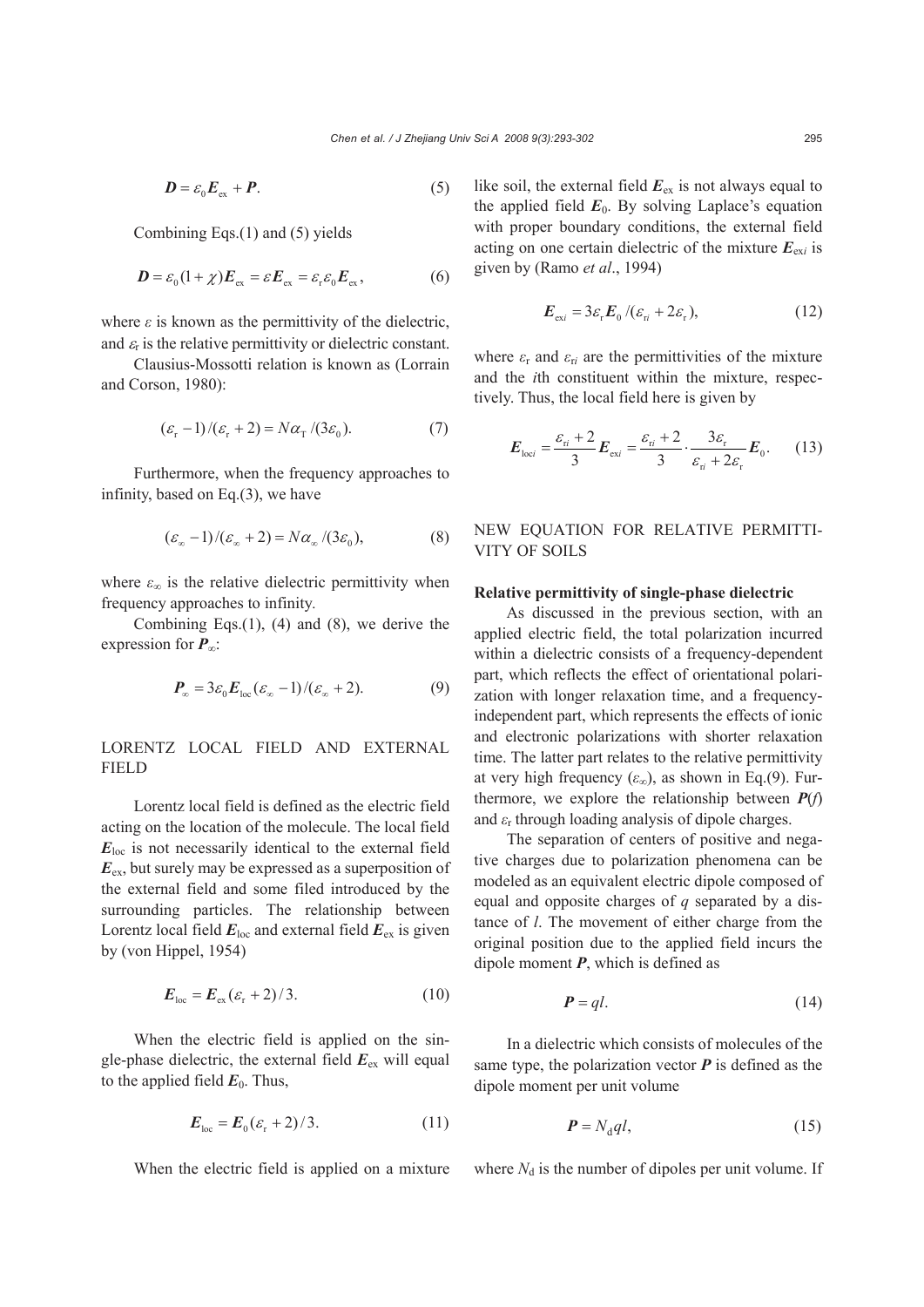the dipole is composed of a charge with heavier mass and an opposite charge with lighter mass, the motion of lighter charge dominates. We model this dipole moment with the motion of the charge with lighter mass of *m*.

The charge is subjected to electric force and magnetic force, and also affected by a restore force from the opposite charge, if any movement occurs. Therefore, the force acting on lighter charge *q* is:

$$
\boldsymbol{F} = -q(\boldsymbol{E}_{\text{loc}} + \boldsymbol{v} \times \boldsymbol{B}_0) + k\mathbf{s},\tag{16}
$$

where  $E_{\text{loc}}$  is the local field on the charge,  $\nu$  is the average mobile velocity of the charge,  $\mathbf{B}_0$  is the applied magnetic induction field, *k* is the linear factor of restore force, and *s* is the displacement of the charge. Taking the law of inertia into account, the force in *x* direction can be written as

$$
F_x = m \frac{\partial^2 s_x}{\partial t^2} = -q (E_{\text{locx}} + v_y B_{0z}) + k s_x
$$
  
= 
$$
-q \left( E_{\text{locx}} + \frac{\partial s_y}{\partial t} B_{0z} \right) + k s_x,
$$
 (17)

where  $E_{\text{loc}x}$  is the local field in *x* direction on the charge, *m* is the mass of the charge,  $v<sub>v</sub>$  is the average mobile velocity of the charge in  $y$  direction,  $s_x$  and  $s_y$ is displacement of the charge in *x* direction and *y* direction, respectively. The force in *y* direction can be written as the similar expression:

$$
F_y = m \frac{\partial^2 s_y}{\partial t^2} = -q (E_{\text{loop}} + v_x B_{0z}) + k s_y
$$
  
= 
$$
-q \left( E_{\text{loop}} + \frac{\partial s_x}{\partial t} B_{0z} \right) + k s_y.
$$
 (18)

Since the velocity of the charge in *z* direction is parallel to the magnetic induction field  $\mathbf{B}_0$ , the magnetic force will equal to zero. Hence the force in *z* direction can be written as

$$
F_z = m \frac{\partial^2 s_z}{\partial t^2} = -qE_{\text{loc}z} + k s_z. \tag{19}
$$

If an electric field of a sinusoidal source with circular frequency *ω* is applied, the operator ∂/∂*t* may be substituted by multiplying j $\omega$ , where j is  $\sqrt{-1}$ . Then Eqs.(17) $\sim$ (19) can be written as

$$
\begin{cases}\ns_x = \frac{q}{m} \frac{(\omega + k/(m\omega)) \cdot E_{\text{locx}} - j\omega_c E_{\text{locy}}}{\omega(\omega + k/(m\omega))^2 + \omega \cdot \omega_c^2} \\
s_y = \frac{q}{m} \frac{(\omega + k/(m\omega)) \cdot E_{\text{locy}} - j\omega_c E_{\text{locx}}}{\omega(\omega + k/(m\omega))^2 + \omega \cdot \omega_c^2}, \quad (20) \\
s_z = \frac{qE_{\text{locz}}}{(\omega^2 + k)m}, \n\end{cases}
$$

where  $\omega_c = qB_0 / m$ .

Note that in Eq.(20), when the frequency approaches to infinity, it results in

$$
s_x = s_y = s_z = 0,
$$
 (21)

which indicates that the polarization incurred by the displacement maps to the first part of the total polarization in Eq.(4),  $P_f(f)$ . Therefore

$$
P_{\rm f}(f) = N_{\rm d}qs,\tag{22}
$$

Combining Eqs.(4), (5), (9), (16) and (21) yields

$$
\begin{bmatrix}\nD_x \\
D_y \\
D_z\n\end{bmatrix} = \begin{bmatrix}\n\varepsilon_0 E_{0x} + P_x \\
\varepsilon_0 E_{0y} + P_y \\
\varepsilon_0 E_{0z} + P_z\n\end{bmatrix} = \varepsilon_0 \begin{bmatrix}\nE_{0x} \\
E_{0y} \\
E_{0z}\n\end{bmatrix} + \begin{bmatrix}\nP_{tx} \\
P_{ty} \\
P_{zy}\n\end{bmatrix} + \begin{bmatrix}\nP_{\alpha x} \\
P_{\alpha y} \\
P_{zz}\n\end{bmatrix} = \begin{bmatrix}\n\varepsilon_0 E_{0x} + \frac{N_d q^2}{m} \cdot \frac{(\omega + k/(m\omega))E_{\text{locx}}}{\omega(\omega + k/(m\omega))^2 + \omega \cdot \omega_c^2} + 3\varepsilon_0 \frac{\varepsilon_{\infty} - 1}{\omega} E_{\text{locx}} \\
-\frac{1}{m} \cdot \frac{N_d q^2}{\omega} \cdot \frac{\omega_c}{(\omega + k/(m\omega))^2 + \omega_c^2} + \frac{E_{\text{locx}}}{\omega} \cdot \frac{E_{\text{locx}}}{(\omega + k/(m\omega))^2 + \omega_c^2} \\
+ \varepsilon_0 E_{0y} + \frac{N_d q^2}{m} \cdot \frac{(\omega + k/(m\omega))E_{\text{locy}}}{\omega(\omega + k/(m\omega))^2 + \omega \cdot \omega_c^2} \\
\varepsilon_0 E_{0z} + \frac{N_d q^2}{m} \cdot \frac{1}{\omega^2 + k} E_{\text{locz}} + 3\varepsilon_0 \frac{\varepsilon_{\infty} - 1}{\varepsilon_{\infty} + 2} E_{\text{locz}} \\
= \varepsilon_0 \begin{bmatrix}\n\varepsilon_{\rm rx} E_{0x} \\
\varepsilon_{\rm y} E_{0y} \\
\varepsilon_{\rm rz} E_{0z}\n\end{bmatrix} . \tag{23}
$$

If there is no applied magnetic field, Eq.(23) can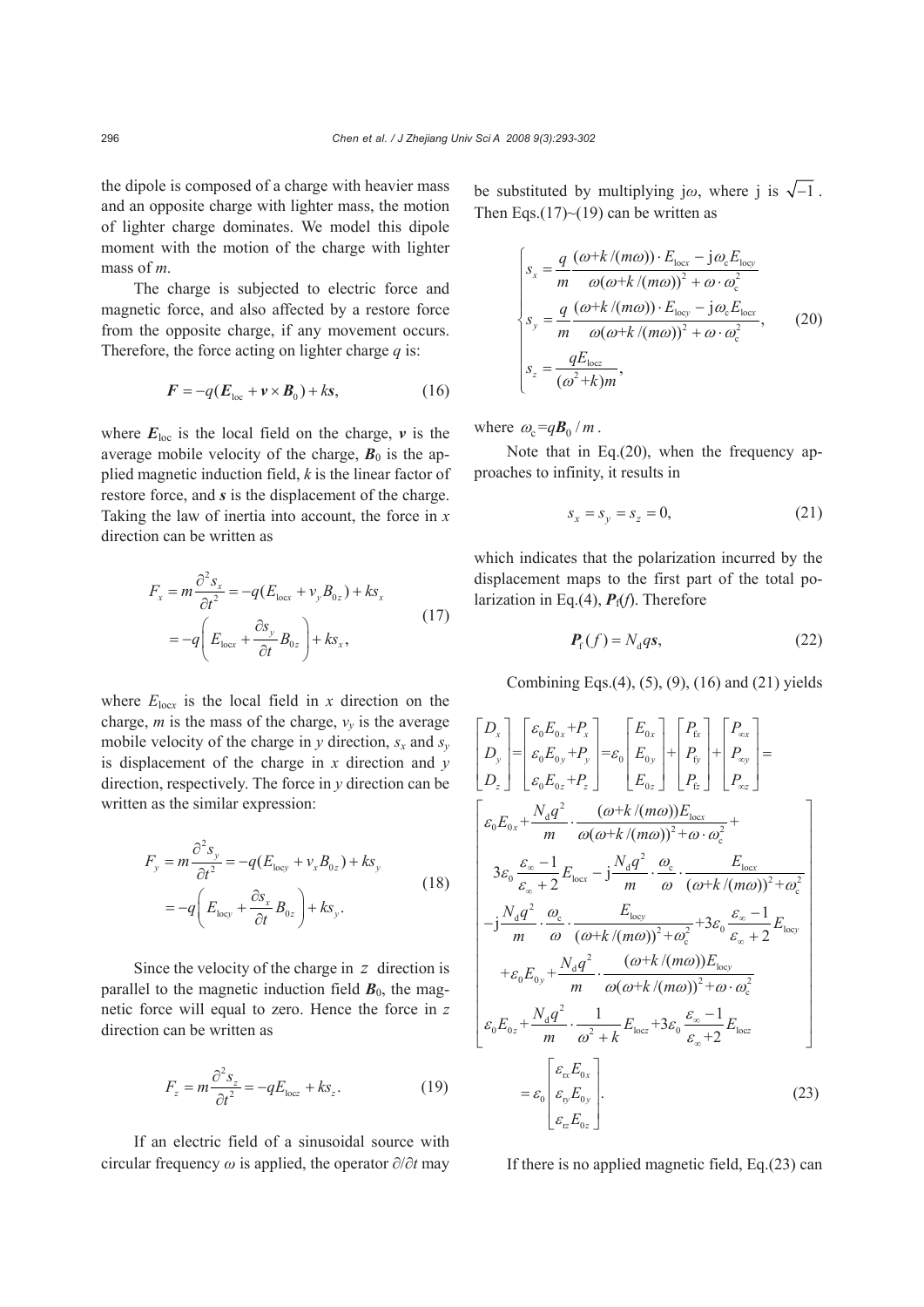be written as

$$
\begin{bmatrix}\n\varepsilon_0 E_{0x} + \frac{N_d q^2}{(m\omega^2 + k)} E_{\text{locx}} + 3\varepsilon_0 \frac{\varepsilon_{\infty} - 1}{\varepsilon_{\infty} + 2} E_{\text{locx}} \\
\varepsilon_0 E_{0y} + \frac{N_d q^2}{(m\omega^2 + k)} E_{\text{locy}} + 3\varepsilon_0 \frac{\varepsilon_{\infty} - 1}{\varepsilon_{\infty} + 2} E_{\text{locy}} \\
\varepsilon_0 E_{0z} + \frac{N_d q^2}{(m\omega^2 + k)} E_{\text{locz}} + 3\varepsilon_0 \frac{\varepsilon_{\infty} - 1}{\varepsilon_{\infty} + 2} E_{\text{locz}}\n\end{bmatrix} = \varepsilon_0 \begin{bmatrix}\n\varepsilon_{\text{rx}} E_{0x} \\
\varepsilon_{\text{ry}} E_{0y} \\
\varepsilon_{\text{rz}} E_{0z} \\
\varepsilon_{\text{rz}} E_{0z}\n\end{bmatrix}.
$$
\n(24)

Substituting Eq.(11) into Eq.(24) leads to

$$
\begin{bmatrix}\n\varepsilon_{0}E_{0x} + \frac{N_{d}q^{2}}{(m\omega^{2}+k)} \cdot \frac{\varepsilon_{xx}+2}{3} E_{0x} + 3\varepsilon_{0} \frac{\varepsilon_{\infty}-1}{\varepsilon_{\infty}+2} \cdot \frac{\varepsilon_{xx}+2}{3} E_{0x} \\
\varepsilon_{0}E_{0y} + \frac{N_{d}q^{2}}{(m\omega^{2}+k)} \cdot \frac{\varepsilon_{yy}+2}{3} E_{0y} + 3\varepsilon_{0} \frac{\varepsilon_{\infty}-1}{\varepsilon_{\infty}+2} \cdot \frac{\varepsilon_{y}+2}{3} E_{0y} \\
\varepsilon_{0}E_{0z} + \frac{N_{d}q^{2}}{(m\omega^{2}+k)} \cdot \frac{\varepsilon_{zz}+2}{3} E_{0z} + 3\varepsilon_{0} \frac{\varepsilon_{\infty}-1}{\varepsilon_{\infty}+2} \cdot \frac{\varepsilon_{zz}+2}{3} E_{0z} \\
\varepsilon_{0}E_{0z} + \frac{\varepsilon_{0}E_{0x}}{\varepsilon_{0}E_{0y}}\n\end{bmatrix}
$$
\n
$$
= \varepsilon_{0} \begin{bmatrix}\n\varepsilon_{\text{rx}}E_{0x} \\
\varepsilon_{\text{rx}}E_{0z}\n\end{bmatrix}.
$$
\n(25)

For a single-phase homogeneous and isotropic dielectric, the relative permittivities in three directions are the same, i.e.,  $\varepsilon_r = \varepsilon_{rx} = \varepsilon_{r} = \varepsilon_{rz}$ . Finally we can obtain the new equation for the permittivity of single-phase dielectric from Eq.(25):

$$
\frac{\varepsilon_{\rm r} - 1}{\varepsilon_{\rm r} + 2} = \frac{1}{3\varepsilon_{\rm 0}} \frac{N_{\rm d}q^2}{m\omega^2 + k} + \frac{\varepsilon_{\infty} - 1}{\varepsilon_{\infty} + 2}.
$$
 (26)

From Eq.(26), the relative permittivity can be expressed by two parts. The first part is frequency-dependent. Considering that the linear factor for the restore force  $k$  is changing with temperature, this part is temperature dependent as well. The second part is frequency-independent, reflecting the effects of electronic and ionic polarizations, which have very fast relaxation time.

It is necessary to point out that in Eq.(23) and later, *m* is the statistical average of the mass of the dipole charge, *k* is also the statistical average of the factor of restore force. We make an assumption that the dipoles in a dielectric can be described as an

equivalent number of identical dipoles with the same dipole mass and factor of restore force. Here the number of dipoles per unit volume  $N_d$  is substituted by the equivalent number of identical dipoles per unit volume *N*eq.

#### **Relative permittivity of multi-phase dielectric**

For one certain constituent within the multiphase dielectric, the local field is given by Eq.(13). Substituting Eq.(13) into (24) yields

$$
\begin{bmatrix}\n\varepsilon_{0}E_{0x} + \frac{N_{di}q^{2}}{(m_{i}\omega^{2} + k_{i})} \cdot \frac{\varepsilon_{rvi} + 2}{3} \cdot \frac{3\varepsilon_{rx}}{\varepsilon_{rvi} + 2\varepsilon_{rx}} E_{0x} + \\
\frac{3\varepsilon_{0} \frac{\varepsilon_{\infty} - 1}{\varepsilon_{\infty} + 2} \cdot \frac{\varepsilon_{rvi} + 2}{3} \cdot \frac{3\varepsilon_{rx}}{\varepsilon_{rvi} + 2\varepsilon_{rx}} E_{0x} \\
\varepsilon_{0}E_{0y} + \frac{N_{di}q^{2}}{(m_{i}\omega^{2} + k_{i})} \cdot \frac{\varepsilon_{rvi} + 2}{3} \cdot \frac{3\varepsilon_{ry}}{\varepsilon_{rvi} + 2\varepsilon_{ry}} E_{0y} + \\
\frac{3\varepsilon_{0} \frac{\varepsilon_{\infty} - 1}{\varepsilon_{\infty} + 2} \cdot \frac{\varepsilon_{rvi} + 2}{3} \cdot \frac{3\varepsilon_{ry}}{\varepsilon_{rvi} + 2\varepsilon_{ry}} E_{0y} \\
\varepsilon_{0}E_{0z} + \frac{N_{di}q^{2}}{(m_{i}\omega^{2} + k_{i})} \cdot \frac{\varepsilon_{rzi} + 2}{3} \cdot \frac{3\varepsilon_{rz}}{\varepsilon_{rzi} + 2\varepsilon_{rz}} E_{0z} + \\
\frac{3\varepsilon_{0} \frac{\varepsilon_{\infty} - 1}{\varepsilon_{\infty} + 2} \cdot \frac{\varepsilon_{rzi} + 2}{3} \cdot \frac{3\varepsilon_{rz}}{\varepsilon_{rzi} + 2\varepsilon_{rz}} E_{0z} \\
\varepsilon_{0} \begin{bmatrix}\n\varepsilon_{rx}E_{0x} \\
\varepsilon_{ry}E_{0y} \\
\varepsilon_{rz}E_{0z}\n\end{bmatrix},\n\end{bmatrix}
$$
\n(27)

where  $N_{di}$  is the number of dipoles per unit volume of the *i*th constituent. For the multi-phase dielectric as a whole, Eq.(27) can be written as Eq.(25), where  $\varepsilon_{r}$  is the relative permittivity of this multi-phase dielectric.

Note that  $m_i$  and  $k_i$  is statistical average for dipole charge mass and factor of restore force of the *i*th constituent, respectively. Assuming that different constituents have dipoles with similar lighter mass and also comparable factor of restore force, we have:

$$
m_i \omega^2 + k_i = m_j \omega^2 + k_j = \dots = \overline{m} \omega^2 + \overline{k}.
$$
 (28)

Here the number of dipoles per unit volume of the *i*th constituent  $N_{di}$  is substituted by the equivalent number of identical dipoles per unit volume of the constituent *N*eq*i*. Eq.(27) can be written as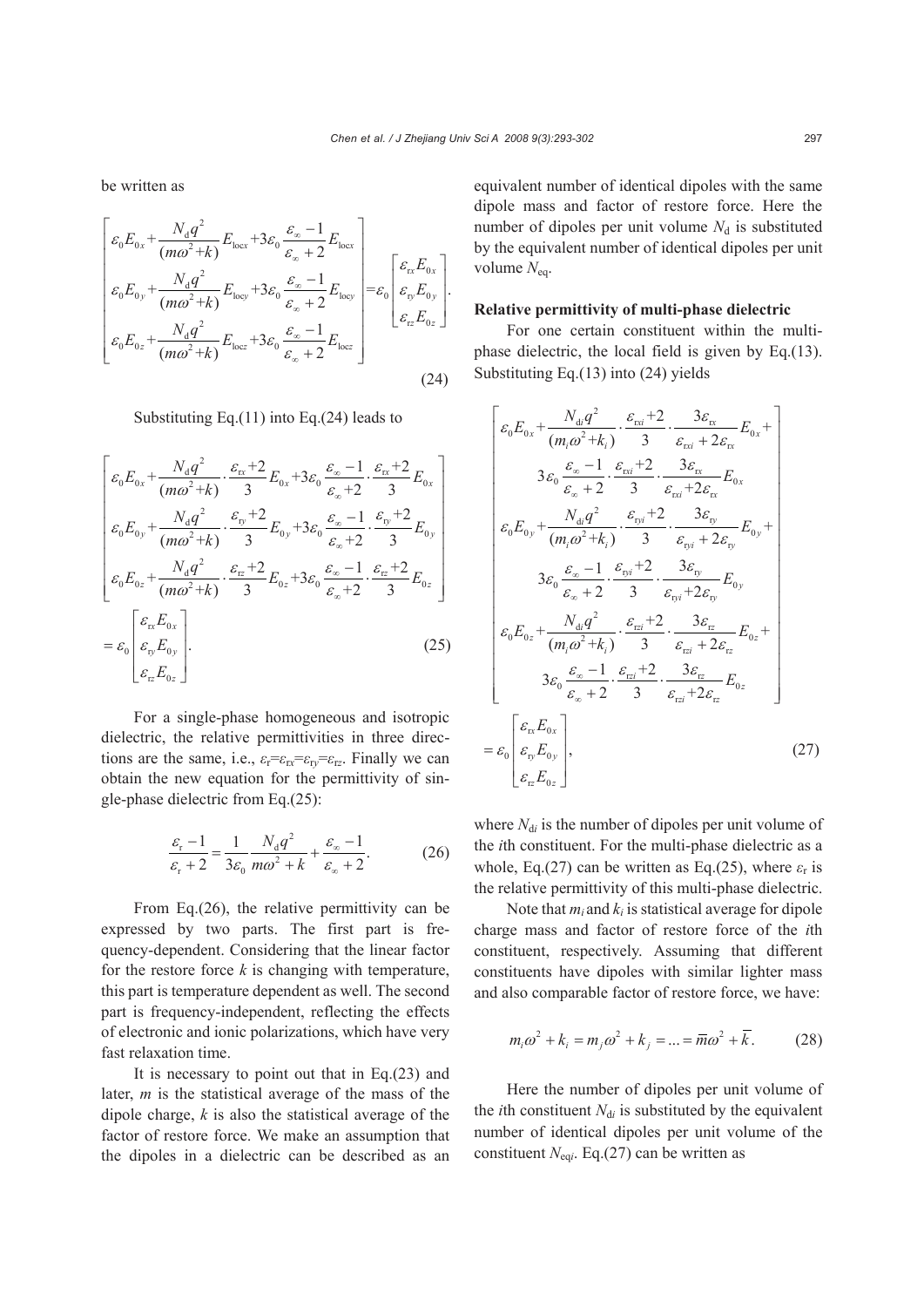$$
\begin{bmatrix}\n\varepsilon_{0}E_{0x} + \frac{N_{eqi}q^{2}}{(m\omega^{2}+k)} \cdot \frac{\varepsilon_{xx}+2}{3} \cdot \frac{3\varepsilon_{xx}}{\varepsilon_{xx}+2\varepsilon_{xx}} E_{0x} + \\
\frac{3\varepsilon_{0} \frac{\varepsilon_{\infty}-1}{\varepsilon_{\infty}+2} \cdot \frac{\varepsilon_{xx}+2}{3} \cdot \frac{3\varepsilon_{xx}}{\varepsilon_{xx}+2\varepsilon_{xx}} E_{0x} \\
\varepsilon_{0}E_{0y} + \frac{N_{eqi}q^{2}}{(m\omega^{2}+k)} \cdot \frac{\varepsilon_{yy}+2}{3} \cdot \frac{3\varepsilon_{yy}}{\varepsilon_{yy}+2\varepsilon_{yy}} E_{0y} + \\
\frac{3\varepsilon_{0} \frac{\varepsilon_{\infty}-1}{\varepsilon_{\infty}+2} \cdot \frac{\varepsilon_{yy}+2}{3} \cdot \frac{3\varepsilon_{yy}}{\varepsilon_{yy}+2\varepsilon_{yy}} E_{0y} \\
\varepsilon_{0}E_{0z} + \frac{N_{eqi}q^{2}}{(m\omega^{2}+k)} \cdot \frac{\varepsilon_{\text{rzi}}+2}{3} \cdot \frac{3\varepsilon_{\text{rz}}}{\varepsilon_{\text{rzi}}+2\varepsilon_{\text{rz}}} E_{0z} + \\
\frac{3\varepsilon_{0} \frac{\varepsilon_{\infty}-1}{\varepsilon_{\infty}+2} \cdot \frac{\varepsilon_{\text{rzi}}+2}{3} \cdot \frac{3\varepsilon_{\text{rz}}}{\varepsilon_{\text{rzi}}+2\varepsilon_{\text{rz}}} E_{0z} \\
\varepsilon_{0} \begin{bmatrix}\n\varepsilon_{\text{r}}E_{0x} \\
\varepsilon_{\text{p}}E_{0y} \\
\varepsilon_{\text{p}}E_{0z}\n\end{bmatrix} .\n\end{bmatrix} (29)
$$

The *i*th constituent occupies a volume fraction *vi* of the mixture. The mixture contains *n* constituents, with the sum of all volume fractions equals one. The contribution of this *i*th constituent to the number of equivalent dipoles per unit volume  $N_{eq}$  of the mixture is  $N_{\text{eq}}$ *i* $\gamma$ *i*. The number of equivalent dipoles per unit volume is the sum of contributions from all constituents. Therefore, we have

$$
N_{\text{eq}} = \sum_{i=1}^{n} N_{\text{eq}} v_i, \quad \sum_{i=1}^{n} v_i = 1. \tag{30}
$$

Combining Eqs.(25), (26), (28), (29) and (30) yields the new equation for permittivity of multi-phase dielectric:

$$
\left(2\sum_{i}A_{i}-3\right)\varepsilon_{\mathrm{r}}^{2}+\left(\sum_{i}A_{i}\varepsilon_{\mathrm{r}i}+4\sum_{i}A_{i}+3\right)\varepsilon_{\mathrm{r}}+2\sum_{i}A_{i}\varepsilon_{\mathrm{r}i}=0,
$$
\n(31)

where  $A_i=v_i(\varepsilon_i-1)/(\varepsilon_i+2)$ .

Eq.(31) shows that the relative permittivity of a dielectric mixture can be calculated if the relative permittivity and relative volume of each component are given. There is no additional assumption needed for this calculation. Theoretically, this equation should be applicable for any dielectric mixture like soil. The following sections are to exam the validity of this theory.

# TESTING METHODS AND MATERIALS

The new equation for dielectric permittivity of mixture, Eq.(31), is evaluated with test results from soil samples of standard sand, Hangzhou fluvial sand and Hangzhou clay.

The fluvial sand samples were air-dried and ground to pass 0.5 or 0.25 mm sieve respectively to obtain medium or fine sand sample. Selected properties of the samples are presented in Table 1.

The soil samples were placed in the test cylinder and boiled for half an hour to one hour until they were saturated. Let the sample deposits until the surface water becomes clear, and then drain the surface water, measure the volume and weight of the soil sample in order to calculate its porosity. Three to seven different porosities were achieved for each soil sample by applying vibration.

TDR measurements were carried out with Campbell Scientific TDR100 with a step voltage pulse having a rise-time of about 200 ps. Two TDR probes were used: one is a three-rod probe, with rod length of 10.7 cm, rod diameter of 0.3 cm and rod-to-rod distance of 1.14 cm; the other is six-rod probe (one at the center and five equally spaced rods around the perimeter) with rod length of 12 cm, rod diameter of 0.3 cm and rod-to-rod space of 2 cm.

The apparent dielectric constant of each soil specimen  $K_a$  was obtained from the TDR measurement by determining the first reflection at the surface of the specimen and the second reflection from the end of the probe. It is calculated as Eq.(32):

| Sample        | Texture | Clay $(\% )$ | Fine sand $(\% )$ | Medium sand $(\%)$ Coarse sand $(\%)$ Gravel $(\%)$ |    |  | Specific gravity |
|---------------|---------|--------------|-------------------|-----------------------------------------------------|----|--|------------------|
| Standard sand | Sand    |              |                   |                                                     | 50 |  | 2.63             |
| Fine sand     | Sand    |              | 100               |                                                     |    |  | 2.71             |
| Medium sand   | Sand    |              |                   | 100                                                 |    |  | 2.70             |
| Hangzhou clay | Clay    | 100          |                   |                                                     |    |  | 2.73             |

**Table 1 Selected properties of soil samples**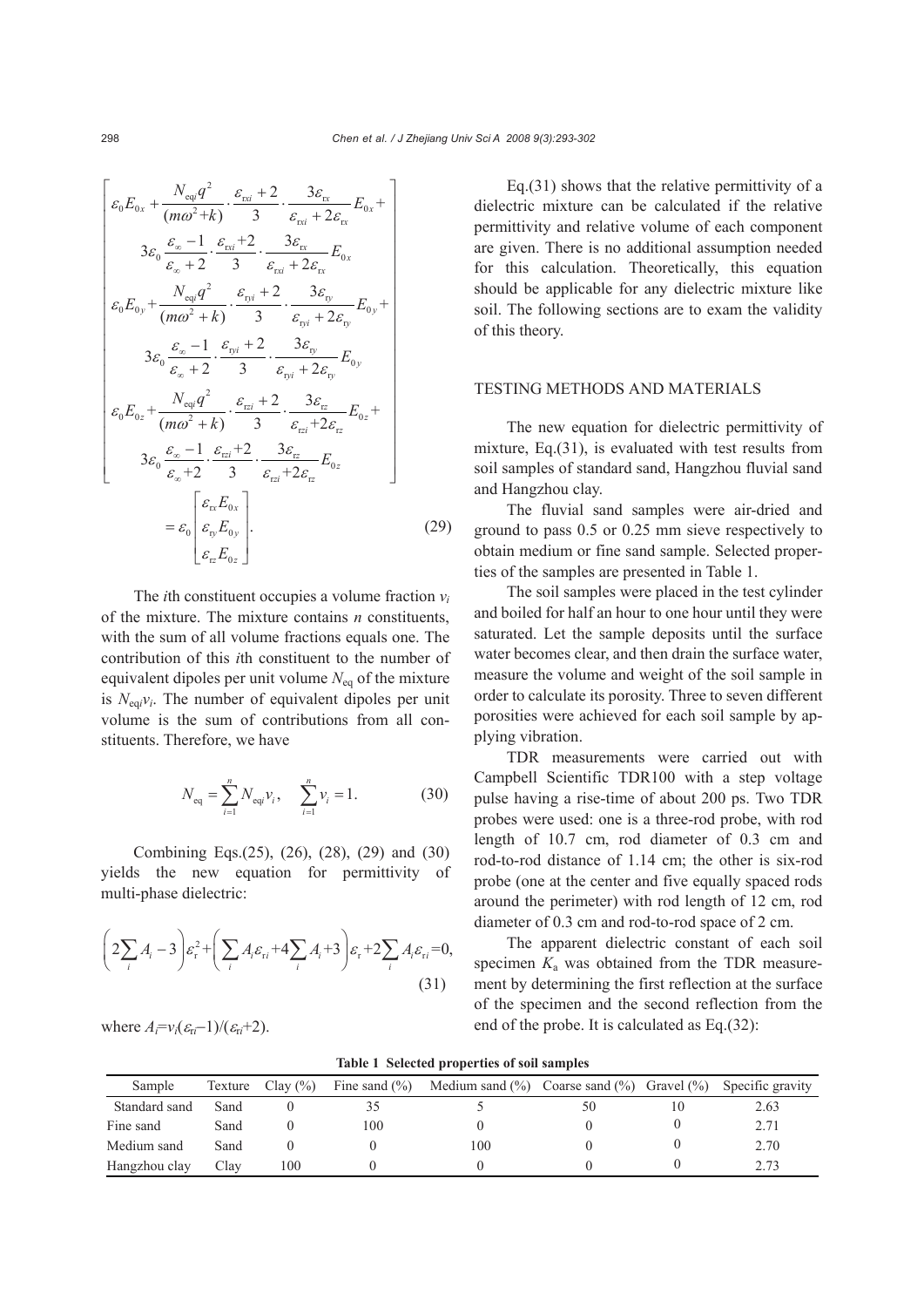$$
K_{\mathbf{a}} = \left[ ct/(2L)\right]^2,\tag{32}
$$

where  $L$  is the length of the probe rod,  $t$  is the time difference between the two reflections and *c* is the light speed in free space.

The relationship between *ε*r and *K*a calculated from TDR measurement was discussed by Heimovaara (1994).  $K_a$  is a quantity dependent on the TDR measurement system as well as data processing, and is considered to be close to the real part of the relative permittivity at the high end of the frequency range for the TDR measurement system. Therefore, by using *K*a from a TDR measurement, the result only corresponds to the relative permittivity at a certain frequency, which is tied to the frequency range of the TDR measurement system. The same limitation also applies to other relative permittivity models verified by TDR measurements.

## RESULTS AND DISCUSSION

#### **Application of models**

The models most commonly in use are equations found by Birchak *et al.*(1974) and Topp *et al.*(1980). An important group of published mixture equations is based on the "exponential model"

$$
\varepsilon_{\rm r}^{\alpha} = \sum_{i=1}^{n} v_i \varepsilon_{\rm ri}^{\alpha},\tag{33}
$$

where the exponent  $\alpha$  is an empirical constant. This mixture equation is often used in Soil Science. For  $\alpha$ =0.5, Eq.(33) is Birchak's model. The value of  $\alpha$  was proposed by many researchers (Wang, 1980; Dobson *et al.*, 1985; Whalley, 1993; Heimovaara 1994; Robinson and Friedman, 2002).

Another popular equation is Topp's calibration model (Topp *et al.*, 1980). Topp's calibration curve is a broadly accepted calibration equation for volumetric water content measurement using TDR. Topp's equation is shown in Eq.(34):

$$
\varepsilon_{\rm r} = 3.03 + 9.3\theta + 146\theta^2 - 76\theta^3,\tag{34}
$$

where  $\theta$  is the volumetric water content of soil.

Another classical model for biphase dielectric is Maxwell-Garnett model:

$$
\frac{\varepsilon_{\rm r} - \varepsilon_{\rm e}}{\varepsilon_{\rm r} + 2\varepsilon_{\rm e}} = \nu_{\rm in} \frac{\varepsilon_{\rm in} - \varepsilon_{\rm e}}{\varepsilon_{\rm in} + 2\varepsilon_{\rm e}},\tag{35}
$$

where  $\varepsilon_e$  is the permittivity of one dielectric as environment while  $\varepsilon_{\text{in}}$  is the permittivity of the other dielectric as inclusion, *ν*in is the volume fraction of the inclusion.

Results from the TDR experiments on the soil samples were used to examine the new equation along with the abovementioned models. Since saturated soil specimens were used, there are only two components, soil granule and water. For the soil granule, a value of 5.0 is used as the relative permittivity *ε*rs, based on the estimates for sedimentary rocks and quartz. For water, a value of 81.0 is used as *ε*rw at room temperature of 20 °C (Topp *et al.*, 1980). In addition, in Maxwell-Garnett model, the soil granule is treated as inclusion while the water as environment.

#### **Comparison with some existing models**

Measured apparent dielectric constant (*ε*r) vs porosity (*e*) for saturated sands and saturated slurries (a clay soil with high void ratio) is shown in Figs.2a and 2b, respectively. Fig.2 shows the corresponding curve of the new equation and those of Birchak's model, Topp's equation and Maxwell-Garnett's model.



**Fig.2 Dielectric permittivity** *ε***r as function of soil**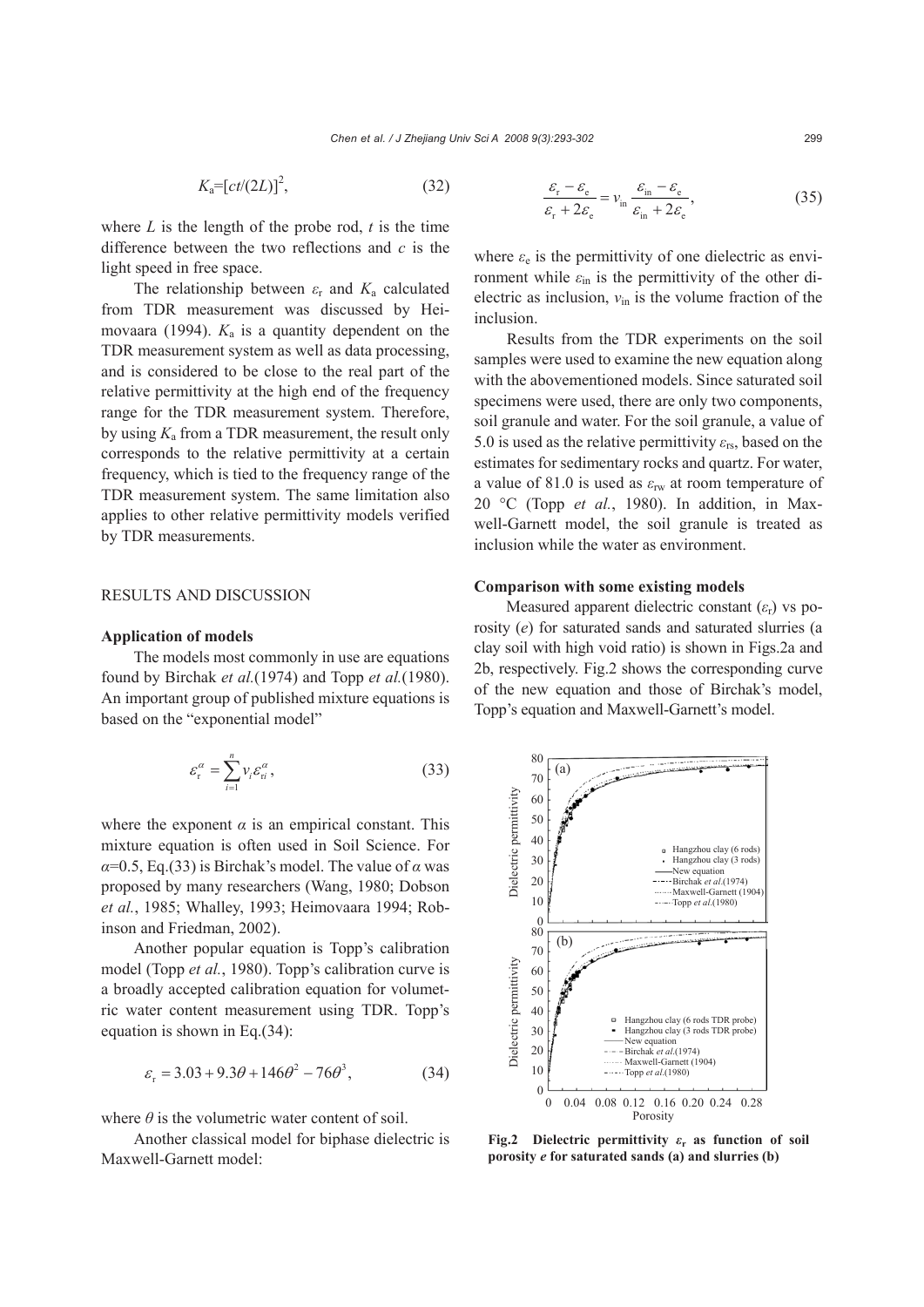The Birchak's model provided a satisfactory fit of data. Nevertheless, there is evidence that value of *α* in Eq.(33) should be treated as an empirical fitting parameter (White *et al.*, 1994). Hilhorst *et al.*(2000) suggested that reasonable fit of Eq.(33) with  $\alpha$ =0.5 to experimental data for soils can be only accidental. For soils, an equation with larger number of fitting parameters is needed to give a statistically satisfactory fit to data. Dobson *et al.*(1985) determined *α* by regression from data for frequencies from 4 to 18 GHz and soil types ranging from sandy loam to silty clay, and obtained a value of 0.65. Roth *et al.*(1990) found the optimum value of  $\alpha$  for several soils equal to 0.46.

The Topp's equation appears to be a satisfactory model for coarse-textured soils. This result is similar to the findings of other authors. Dirksen and Dasberg (1993) found Eq.(34) to be suitable for soils with specific surface up to 100  $\text{m}^2/\text{g}$  and bulk density from 1350 to 1500 kg/m<sup>3</sup>.

The curve of Maxwell-Garnett model is not equally in accordance with our measurements. This is a dispersion model describing the macroscopic effects of the interactions of the dispersed particles with their immediate surroundings. It was found that this model cannot describe the complex dielectric permittivities measured at lower frequencies. Heimovaara *et al.*(1994) interpreted that the dispersion model was developed for higher frequency (>500 MHz), where interface effects do not play a role.

Fig.2 shows that curves for saturated sand soils and slurries resulted from the new equation, which agree well with TDR measurements, are close to those calculated from Birchak's model. It can be explained by the fact that the new equation is of the same family as the volumetric refractive model.

A further discussion of the derivation of the new equation shows its essential relationship with the exponential model. For the case that each molecule of different constituents in the mixture experiences the same applied electric field,  $E_{\text{loc}}=E_0$ , we will find the same equation as Silberstein's model (Silberstein, 1895),

$$
\varepsilon_{\rm r} = \sum_{i=1}^{n} v_i \varepsilon_{\rm ri} \ . \tag{36}
$$

Eq.(36) is the case that if the mixture contains no microscopic bodies with surfaces at which electric field refractions can take place. In Silberstein's model the polarization of each molecule is the direct result of the applied electric field. However, a mixture often contains clusters, permanently or temporarily, of one constituent, which are equivalent to microscopic bodies. Thus the permittivities calculated from this model will be greater than those from measurements.

For the case that the external field equals the applied field, which means the interactions between constituents are neglected, the new equation can be written as

$$
(\varepsilon_{r}+2)^{-1} = \sum_{i=1}^{n} v_{i} (\varepsilon_{ri}+2)^{-1}.
$$
 (37)

Eq.(37) also belongs to the family of the volumetric refractive mixing model and provides a lower bound of the new equation.

The model of Sen *et al*.(1981) is derived for a self-similar medium of infinitely wide particle size distribution:

$$
[(\varepsilon_{1} - \varepsilon_{\text{eff}})/(\varepsilon_{1} - \varepsilon_{0})](\varepsilon_{0} / \varepsilon_{\text{eff}})^{1/3} = n. \tag{38}
$$

Eq.(38) means that smaller particles of permittivity *ε*<sup>1</sup> are mixed into the background of permittivity  $\varepsilon_0$ .

Note that for saturated sands and slurries, the amount of bound water is little and then its contribution to soil permittivity is negligible. The permittivity of bound water is lower than that of free water. For simplicity, the effects of bound water are not discussed in this study. However, the expression of the new equation shows that it can include more constituents, such as air and bound water.

Data from Friedman's experiment was applied for further validation of the new equation. Fig.3 shows the comparision of the dielectric permittivity *ε*eff of water-saturated binary mixture with its porosity. The binary mixture is composed of small glass spheres (45~53 μm) and large ones (450~500 μm) of similar solid permittivity. The curve resulted from the new equation model for a solid with a permittivity of  $\varepsilon_1$ =6.75 immersed in water with a permittivity of  $\varepsilon_{w}$ =78.5 agrees well with the TDR measurements. The Maxwell-Garnett's model Eq.(35) and the self-similar model Eq.(38) form the upper and lower bounds to the measurements. The permittivity of the mixed medium obtained by the new equation, only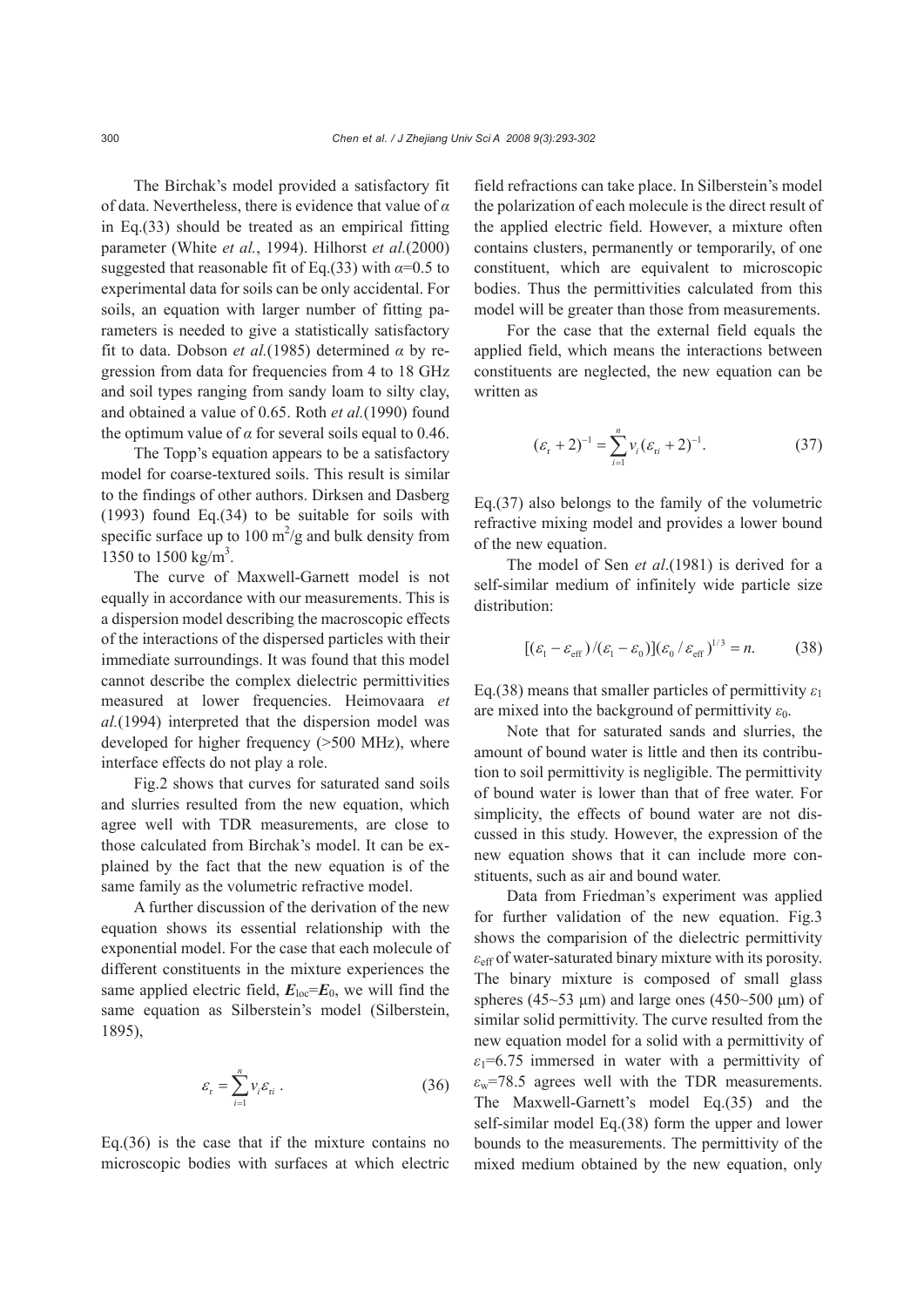depends on the relative permittivity and relative volume of each component and gives an acceptable accuracy. With the consideration of size distribution and particle shape, the mixing model always gives good matching with the test data. However, the size distribution and particle shape are difficult to be found for the varieties of the soil type.



**Fig.3 Comparision of the dielectric permittivity of binary mixture of glass beads with presented new equation. Test data points are from friedman's experiment**

#### **CONCLUSION**

Different polarization mechanisms contribute to the total polarization of a dielectric material with an applied electric field. Three polarization mechanisms are most significant, namely, electronic, ionic and orientational polarizations. These three polarizations manifest effects in different frequency range. With a frequency range of concern (<10 GHz), the total polarization consists of a constant part and a frequencydependent part. The electronic and ionic polarizations mainly contribute to the constant part, and orientational polarization to the other. The orientational polarization is modeled with a motion analysis of dipole particles. A theoretical interpretation of the relative permittivity in terms of polarization mechanism is derived for a single-phase dielectric and a muti-phase dielectric.

A volumetric mixing model is also established based on the same theory of polarization mechanism. Unlike most mixing models which are empirical without solid theoretical background, this model provides not only reasonable agreement with test data and other accepted models, but also consideration of the polarization process with few assumptions. The results from this model are in accordance with those of Birchak's model, with an analysis showing that the new model has essential relationship with the exponential model.

Based on TDR measurements on sand and slurry specimens and test data from literature, the validity and usability of this volumetric mixing model are verified. Although the TDR results can only provide a partial verification of the value for relative dielectric permittivity with the calculation of apparent dielectric constant, they are effective to exam the plausibility of a volumetric mixing model.

## ACKNOWLEDGMENTS

The authors are grateful to Dr. V. P. Drnevich for his suggestions.

#### **References**

- ASTM D6780-05, 2005. Standard Test Method for Water Content and Density of Soil in Place by Time Domain Reflectometry (TDR). West Conshohocken, PA.
- Birchak, J.R., Gardner, C.G., Hipp, J.E., Victor, J.M., 1974. High dielectric constant microwave probes for sensing soil moisture. *Proc. IEEE*, **62**:93-98.
- Dirksen, C., Dasberg, S., 1993. Improved calibration of time domain reflectometry for soil water content measurements*. Soil Sci. Soc. Am. J.*, **57**:660-667.
- Dobson, M.C., Ulaby, F.T., Hallikainen, M.T., El-Rayes, M.A., 1985. Microwave dielectric behaviour of wet soil, part II: dielectric mixing models. *IEEE Transactions on Geoscience and Remote Sensing*, **GE-23**(1):35-46. [doi:10.1109/TGRS.1985.289498]
- Friedman, S.P., Robinson, D.A., Jones, S.B., 2006. Review of Geometrical and Interfacial Factors Determining the Effective Permittivity-volumetric Water Content Relationships of Soil and Rocks. Proceedings of the 3rd International Symposium and Workshop on Time Domain Reflectometry for Innovative Soils Applications, Purdue University.
- Heimovaara, T.J., 1994. Frequency domain analysis of time domain reflectometry waveforms 1: Measurement of the complex dielectric permittivity of soils. *Water Resources Research*, **30**(2):189-199. [doi:10.1029/93WR02948]
- Heimovaara, T.J., Bouten, W., Verstraten, J.M., 1994. Frequency domain analysis of time domain reflectometry waveforms 2: A four-component complex dielectric mixing model for soils. *Water Resources Research*, **30**(2):201-209. [doi:10.1029/93WR02949]
- Heimovaara, T.J., de Winter, E.J.G., van Loon, W.K.P., Esveld, D.C., 1996. Frequency-dependency dielectric permittiv-